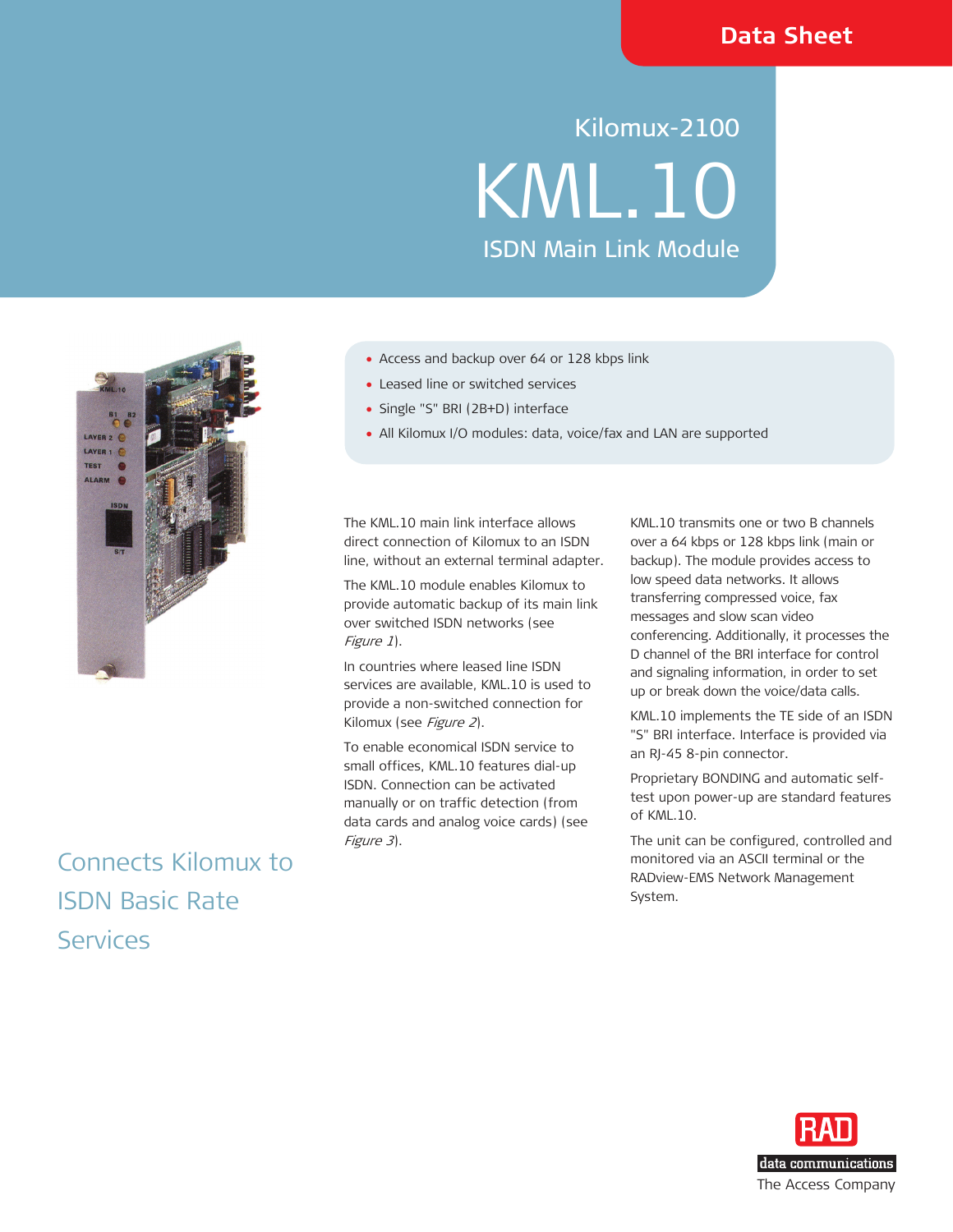

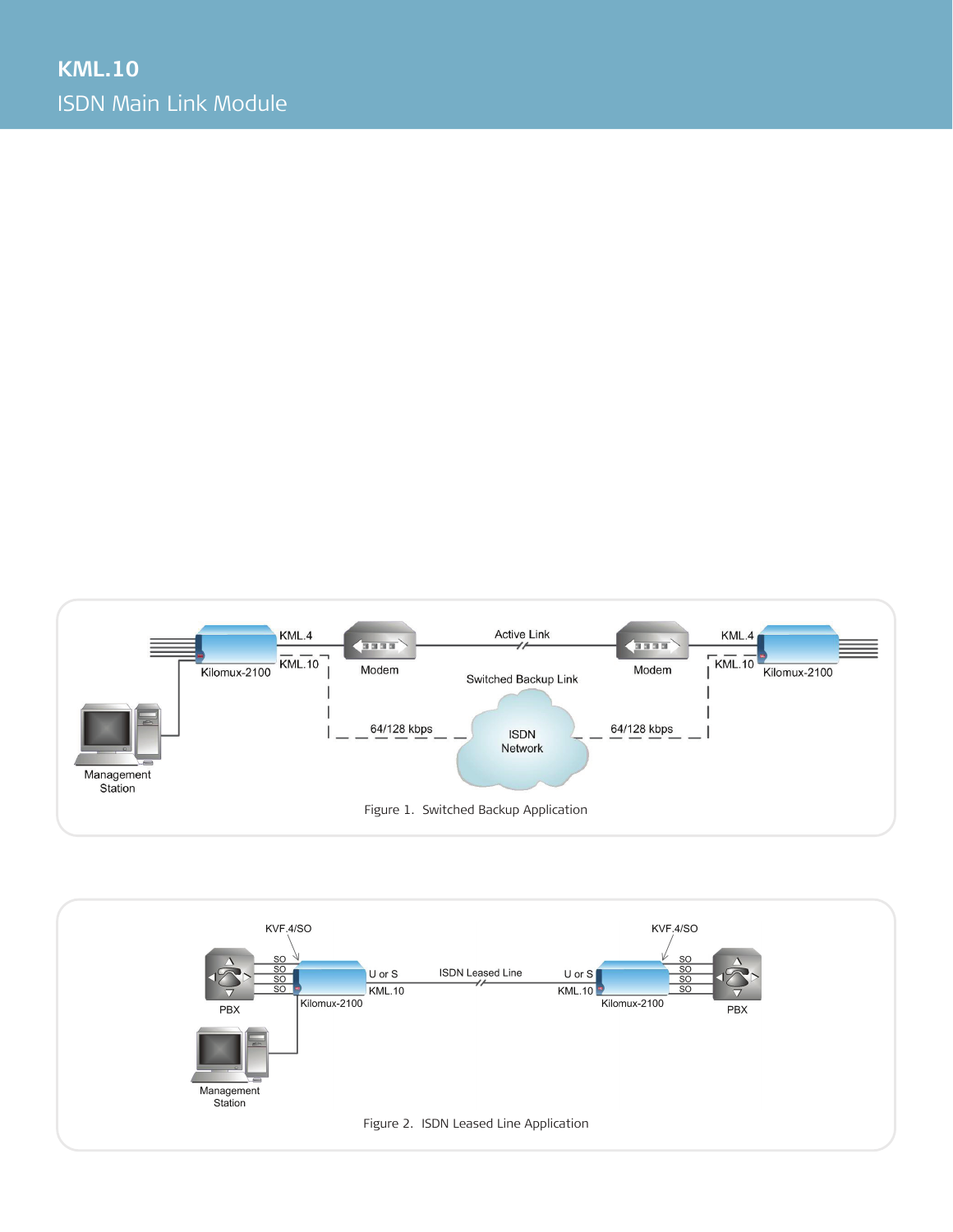### **INTERFACE**

**Number of Channels**  1 BRI channel (64 or 128 kbps)

**GENERAL Switching Groups**  NTT for Japan **Timing Elements** Euro-ISDN for Europe 5ESS, DMS100, NI1 for USA.

Standards **Indicators** ITU I.430, Q.921, Q.931 ETSI NET 3, i-CTR3

**Signal Format**  Pseudoternary line coding

**Line Type**  Two unloaded twisted pair cables

**Impedance**  100Ω, balanced

**Range Management 1000m (3300 ft) Management Management "S"** interface: 1000m (3300 ft)

DTE **Environment** 

**Connector**  RJ-45 (8-pin)

### **Specifications CHANNEL INTERFACE COMMUNICATION**

The interface toward Kilomux is synchronous full-duplex (64 kbps for one B channel or 128 kbps for two B channels).

The module timing is locked onto the network clock. Kilomux operates as a DTE.

B1, B2: Flashes during B channel synchronization for 128 kbps ON when transferring user data LAYER1: On when ISDN layer 1 is synchronized LAYER2: On when ISDN layer 2 is synchronized TEST: On when a test or loopback is active ALARM: On when alarm condition is detected

**Transmit Timing System or ASCII terminal.** 

Operating Temperature: 0-50°C (32-122°F) Humidity: Up to 90%, non-condensing